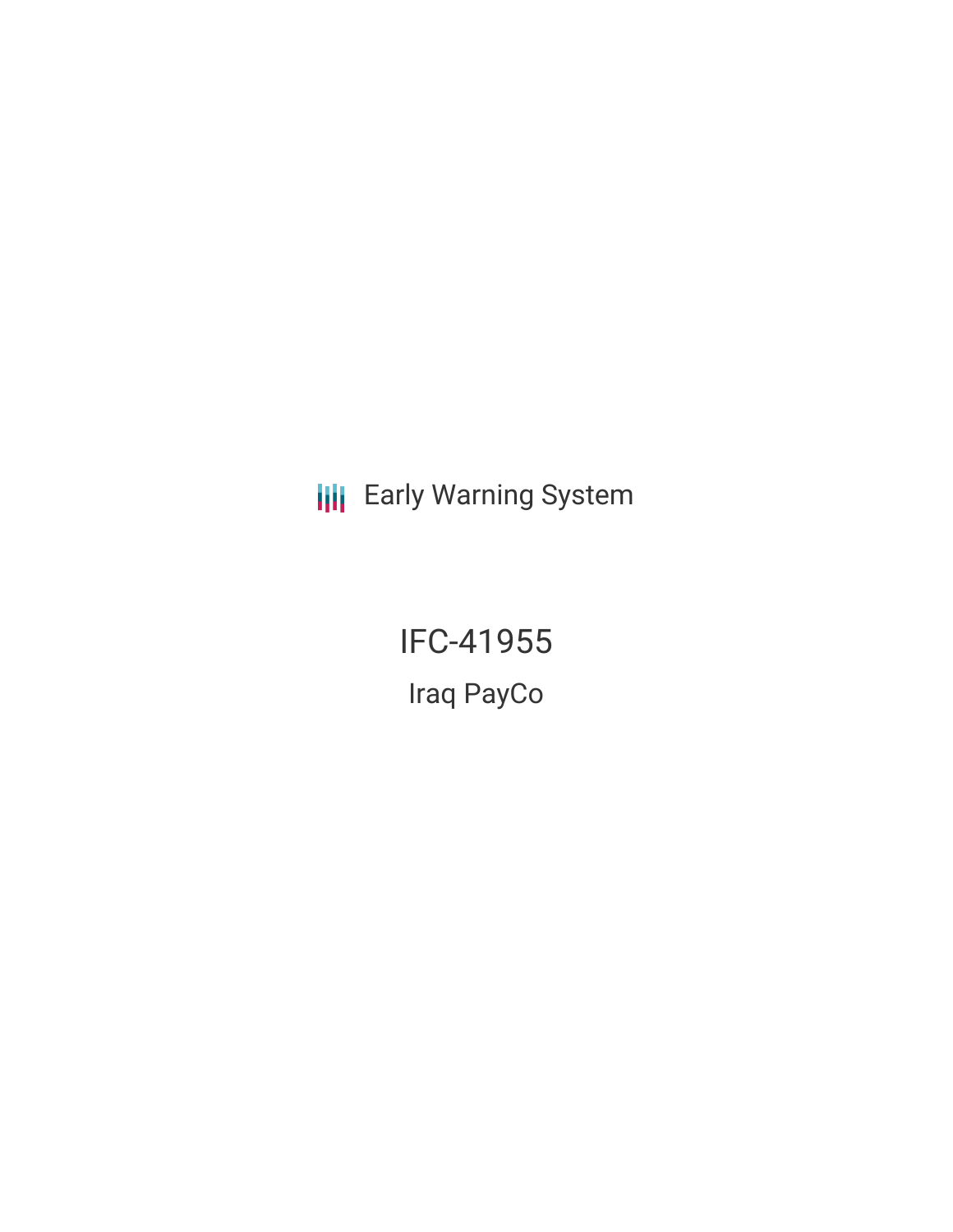# **Quick Facts**

| <b>Countries</b>               | Iraq                                    |
|--------------------------------|-----------------------------------------|
| <b>Financial Institutions</b>  | International Finance Corporation (IFC) |
| <b>Status</b>                  | Proposed                                |
| <b>Bank Risk Rating</b>        | B                                       |
| <b>Voting Date</b>             | 2021-11-15                              |
| <b>Borrower</b>                | <b>MARCH SPV LTD</b>                    |
| <b>Sectors</b>                 | Finance                                 |
| <b>Investment Type(s)</b>      | Equity                                  |
| <b>Investment Amount (USD)</b> | \$20.00 million                         |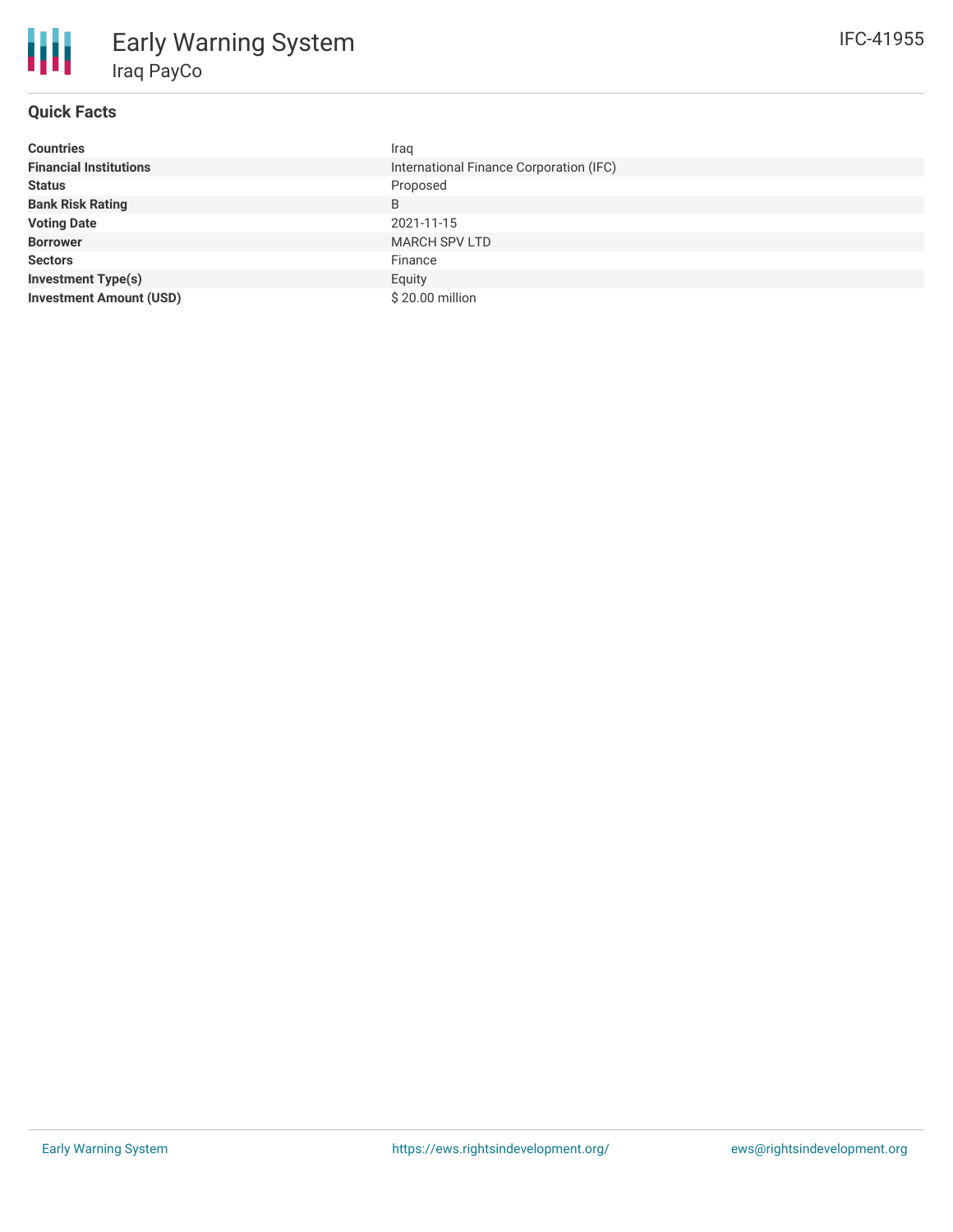

# **Project Description**

According to bank provided information, IFC is considering an equity investment into a holding company, which is a significant minority shareholder in three operating entities – i) Iraq Electronic Gate for Financial Services Ltd., ii) Iraq Wallet for E-Pay Financial Services via Mobile Phone and Internet Ltd., and iii) Digital Future for Electronic Distribution Services and General Trade Ltd. – that cover the full spectrum of payments business in Iraq.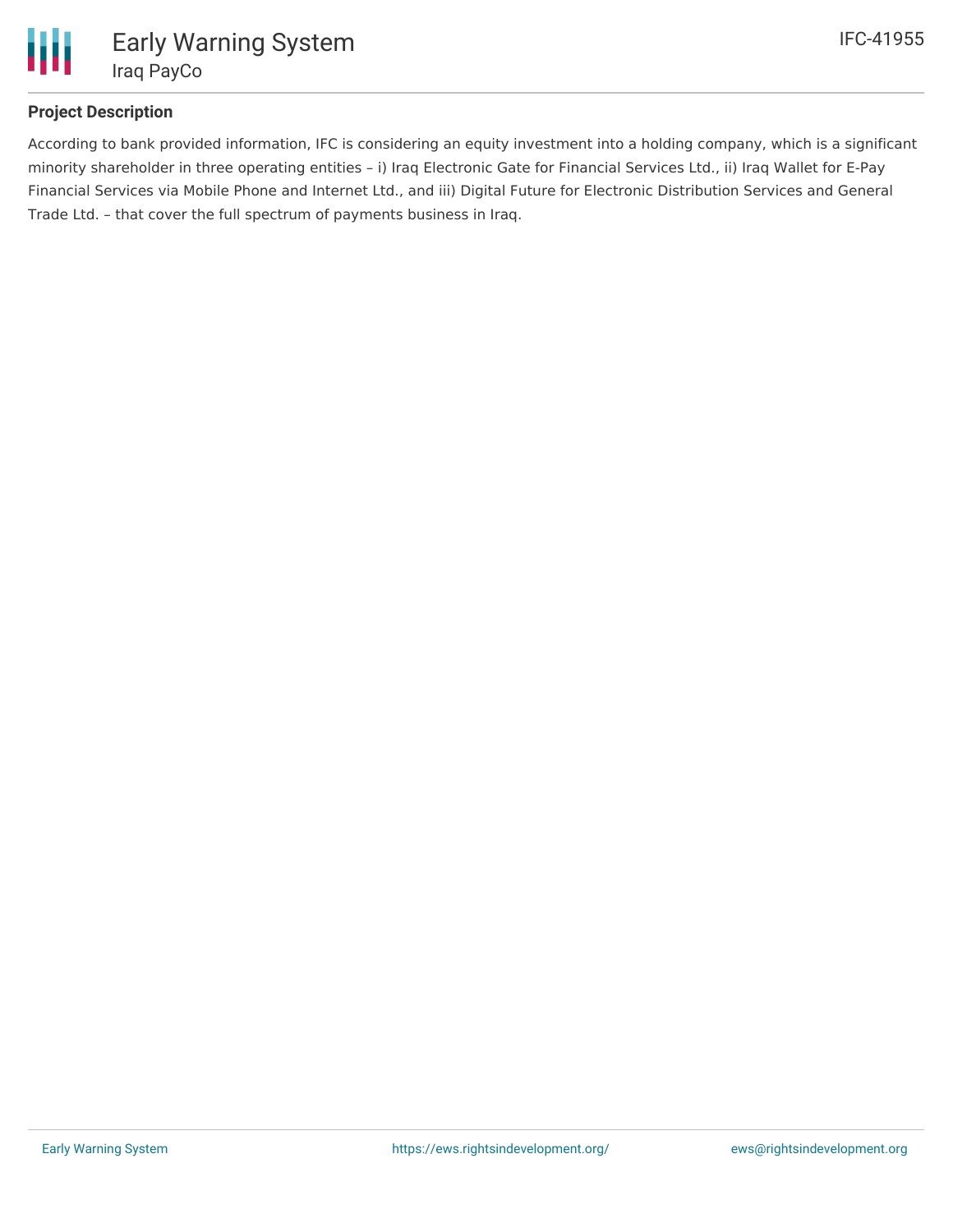## **Investment Description**

• International Finance Corporation (IFC)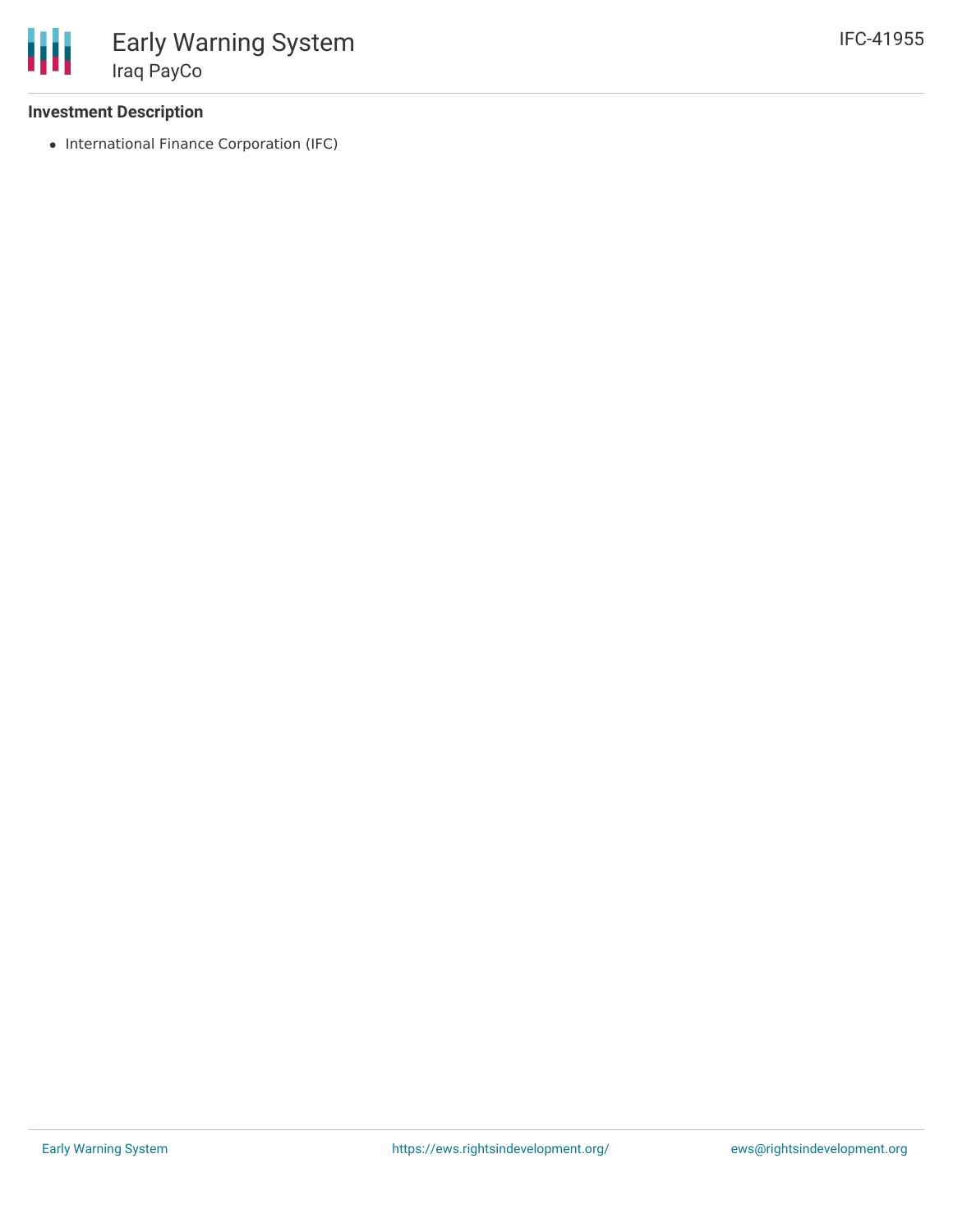

## **Private Actors Description**

The holding company, March SPV Ltd., is incorporated in Abu Dhabi Global Market (ADGM, Abu Dhabi's international financial center). Shares of the holding company are currently 100% owned by Mr. Mohamed Al Charchafchi.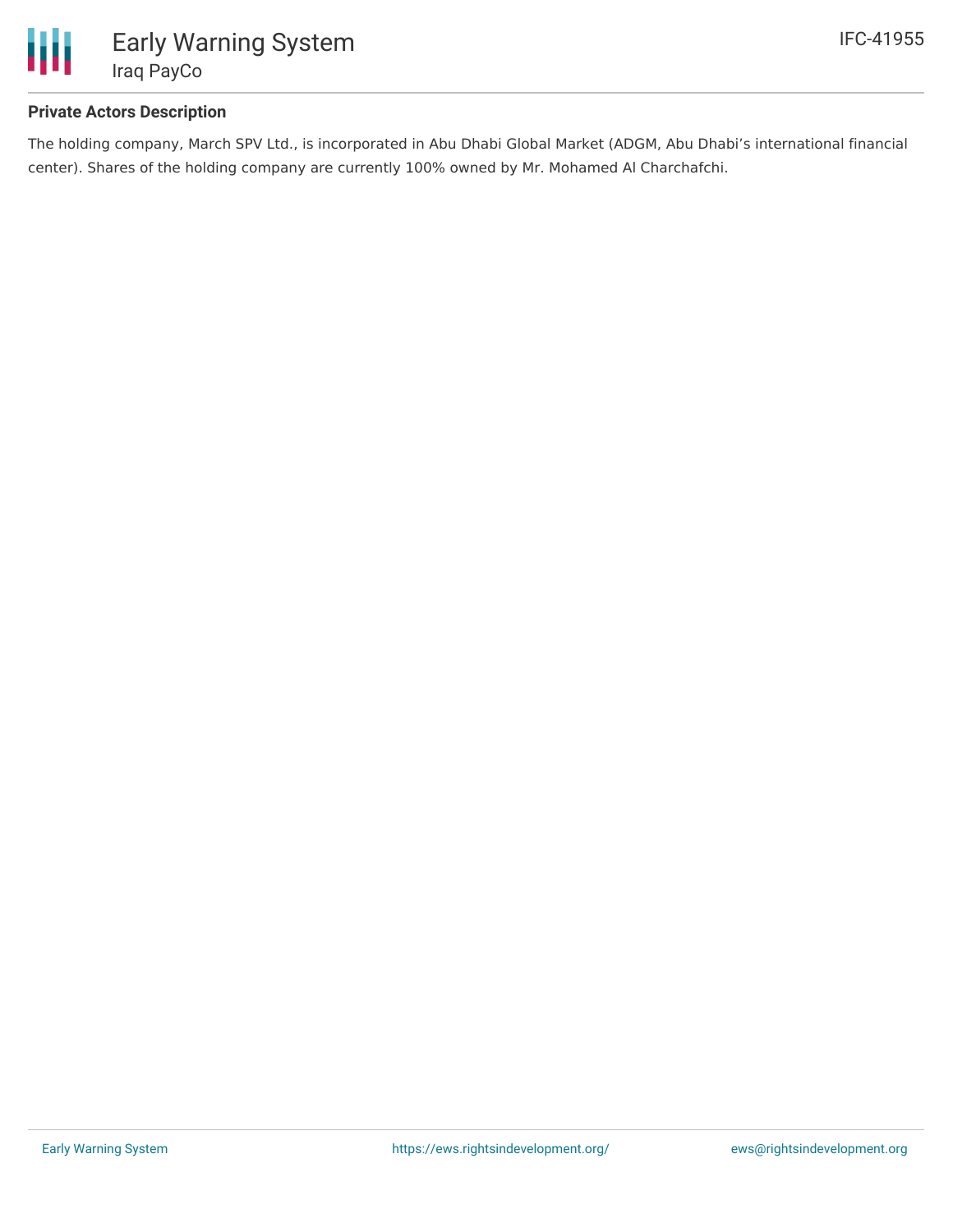

### **Contact Information**

Iraq Electronic Gate for Financial Services Ltd. Waleed Al Naser CEO +964-7818888883 [Waleed.Alnaser@switch.com.iq](mailto:Waleed.Alnaser@switch.com.iq)

#### **ACCESS TO INFORMATION**

You can submit a request for information disclosure at: <https://disclosures.ifc.org/#/inquiries>

If you believe that your request for information from IFC has been unreasonably denied, or that this Policy has been interpreted incorrectly, you can submit a complaint at the link above to IFC's Access to Information Policy Advisor, who reports directly to IFC's Executive Vice President.

#### **ACCOUNTABILITY MECHANISM OF IFC/MIGA**

The Compliance Advisor Ombudsman (CAO) is the independent complaint mechanism and fact-finding body for people who believe they are likely to be, or have been, adversely affected by an IFC or MIGA- financed project. If you submit a complaint to the CAO, they may assist you in resolving a dispute with the company and/or investigate to assess whether the IFC is following its own policies and procedures for preventing harm to people or the environment. If you want to submit a complaint electronically, you can email the CAO at CAO@worldbankgroup.org You can learn more about the CAO and how to file a complaint at <http://www.cao-ombudsman.org>